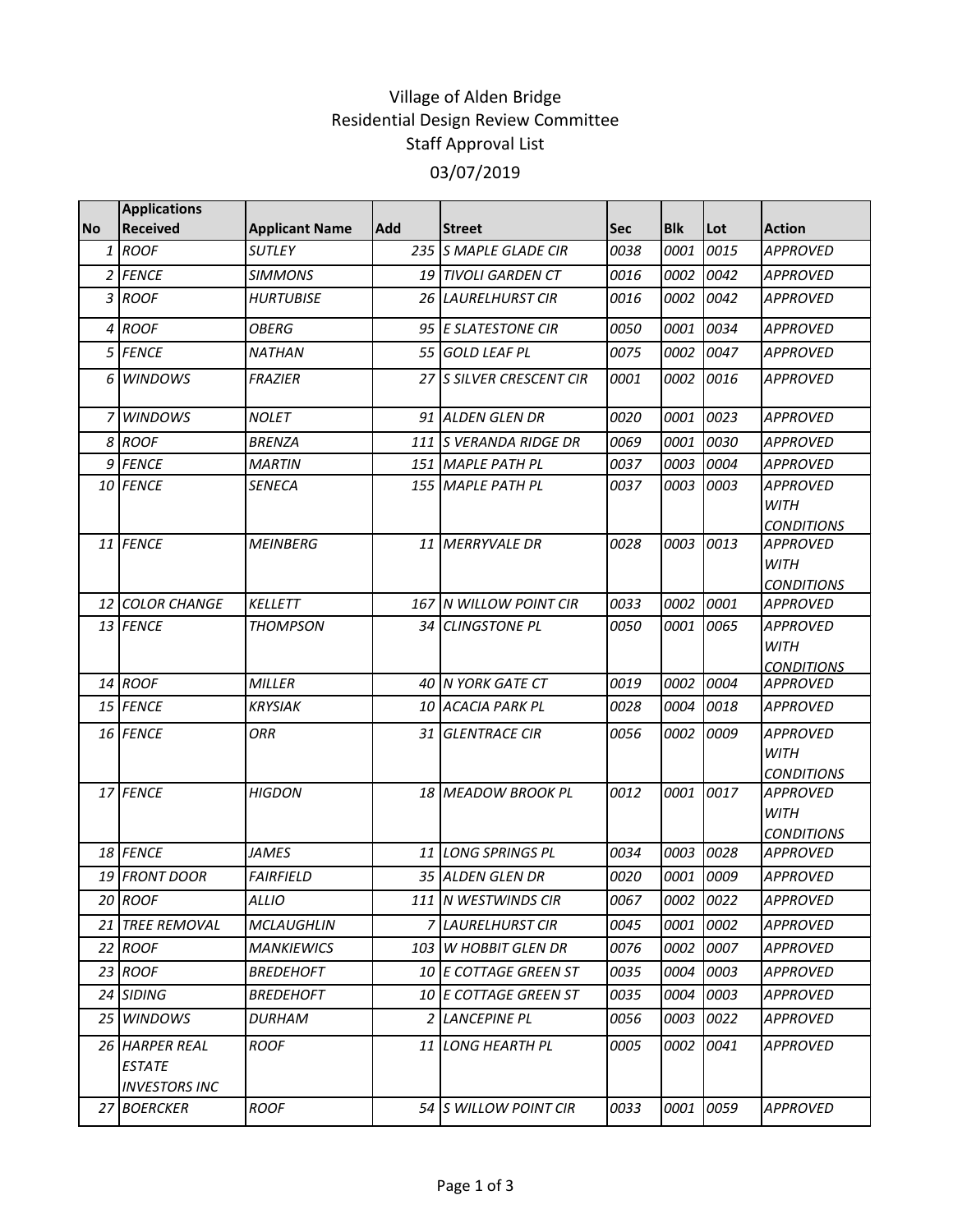## Village of Alden Bridge Residential Design Review Committee Staff Approval List 03/07/2019

|           | <b>Applications</b>                                                  |                       |            |                         |            |             |      |                                                     |
|-----------|----------------------------------------------------------------------|-----------------------|------------|-------------------------|------------|-------------|------|-----------------------------------------------------|
| <b>No</b> | <b>Received</b>                                                      | <b>Applicant Name</b> | <b>Add</b> | <b>Street</b>           | <b>Sec</b> | <b>Blk</b>  | Lot  | <b>Action</b>                                       |
|           | 28 BOERCKER                                                          | <b>FENCE</b>          |            | 54 S WILLOW POINT CIR   | 0033       | 0001        | 0059 | <b>APPROVED</b><br><b>WITH</b><br><b>CONDITIONS</b> |
|           | 29 WINDOWS                                                           | <b>BRANTFERGER</b>    |            | 43 WEBB CREEK PL        | 0046       | 0001        | 0011 | <b>APPROVED</b>                                     |
|           | 30 ROOF                                                              | <b>MORGAN</b>         |            | 219 BRISTOL BEND CIR    | 0008       | 0002        | 0008 | <b>APPROVED</b>                                     |
|           | 31 ROOF                                                              | <b>MELTZER</b>        |            | 7 E SIENNA PL           | 0030       | 0001        | 0008 | <b>APPROVED</b>                                     |
|           | 32 ROOF                                                              | <b>RIAR</b>           |            | 30 CLINGSTONE PL        | 0050       | 0001        | 0063 | <b>APPROVED</b>                                     |
|           | 33 COLOR CHANGE                                                      | <b>FELIPE</b>         |            | 43 TOWNSEND PL          | 0003       | 0002        | 0054 | <b>APPROVED</b>                                     |
|           | 34 PAVING                                                            | <b>HAIDAR</b>         |            | 163 MAPLE PATH PL       | 0037       | 0003        | 0001 | <b>APPROVED</b>                                     |
|           | 35 SCREENED<br><b>STRUCTURE FOR</b><br>TRASH/RECYCLE<br><b>CARTS</b> | <b>HAIDAR</b>         |            | 163 MAPLE PATH PL       | 0037       | 0003        | 0001 | <b>APPROVED</b>                                     |
|           | 36 FENCE                                                             | <b>FELKER</b>         |            | 59 E GREYWING CIR       | 0006       | 0003        | 0048 | <b>APPROVED</b><br><b>WITH</b><br><b>CONDITIONS</b> |
|           | 37 FENCE                                                             | <b>BUCHER</b>         |            | 15 TAUPEWOOD PL         | 0074       | 0003        | 0043 | <b>APPROVED</b><br><b>WITH</b><br><b>CONDITIONS</b> |
|           | 38 FENCE                                                             | <b>GIBSON</b>         |            | 118 IN BETHANY BEND CIR | 0036       | 0001        | 0023 | <b>APPROVED</b>                                     |
|           | 39 PATIO COVER                                                       | <b>CLARY</b>          |            | 14 MEADOW BROOK PL      | 0012       | <i>0001</i> | 0018 | <b>APPROVED</b><br><b>WITH</b><br><b>CONDITIONS</b> |
|           | 40 SUMMER KITCHEN CLARY                                              |                       |            | 14 MEADOW BROOK PL      | 0012       | 0001        | 0018 | <b>APPROVED</b><br><b>WITH</b><br><b>CONDITIONS</b> |
|           | 41 FIREPLACE                                                         | <b>CLARY</b>          |            | 14 MEADOW BROOK PL      | 0012       | 0001        | 0018 | <b>APPROVED</b><br><b>WITH</b><br><b>CONDITIONS</b> |
|           | 42 FENCE                                                             | <b>CLARK</b>          |            | 111 W SLATESTONE CIR    | 0050       | 0001 0015   |      | <b>APPROVED</b>                                     |
|           | 43 ROOF                                                              | <b>FAKHRI</b>         |            | 46 CLOVERGATE CIR       | 0054       | 0001        | 0019 | <b>APPROVED</b>                                     |
|           | 44 PATIO                                                             | BASS                  |            | 54 N GOLDENVINE CIR     | 0065       | 0001        | 0040 | <b>APPROVED</b>                                     |
|           | 45 ROOF                                                              | <b>JOHNSON</b>        |            | 130 S GOLDENVINE CIR    | 0065       | 0001        | 0012 | <b>APPROVED</b>                                     |
|           | 46 FENCE                                                             | <b>DONNELL</b>        |            | 34 WATERMINT PL         | 0084       | 0001        | 0029 | <b>APPROVED</b><br>WITH<br><b>CONDITIONS</b>        |
|           | 47 FENCE                                                             | <b>FLEMING</b>        |            | 159 MAPLE PATH PL       | 0037       | 0003        | 0002 | <b>APPROVED</b><br>WITH<br><b>CONDITIONS</b>        |